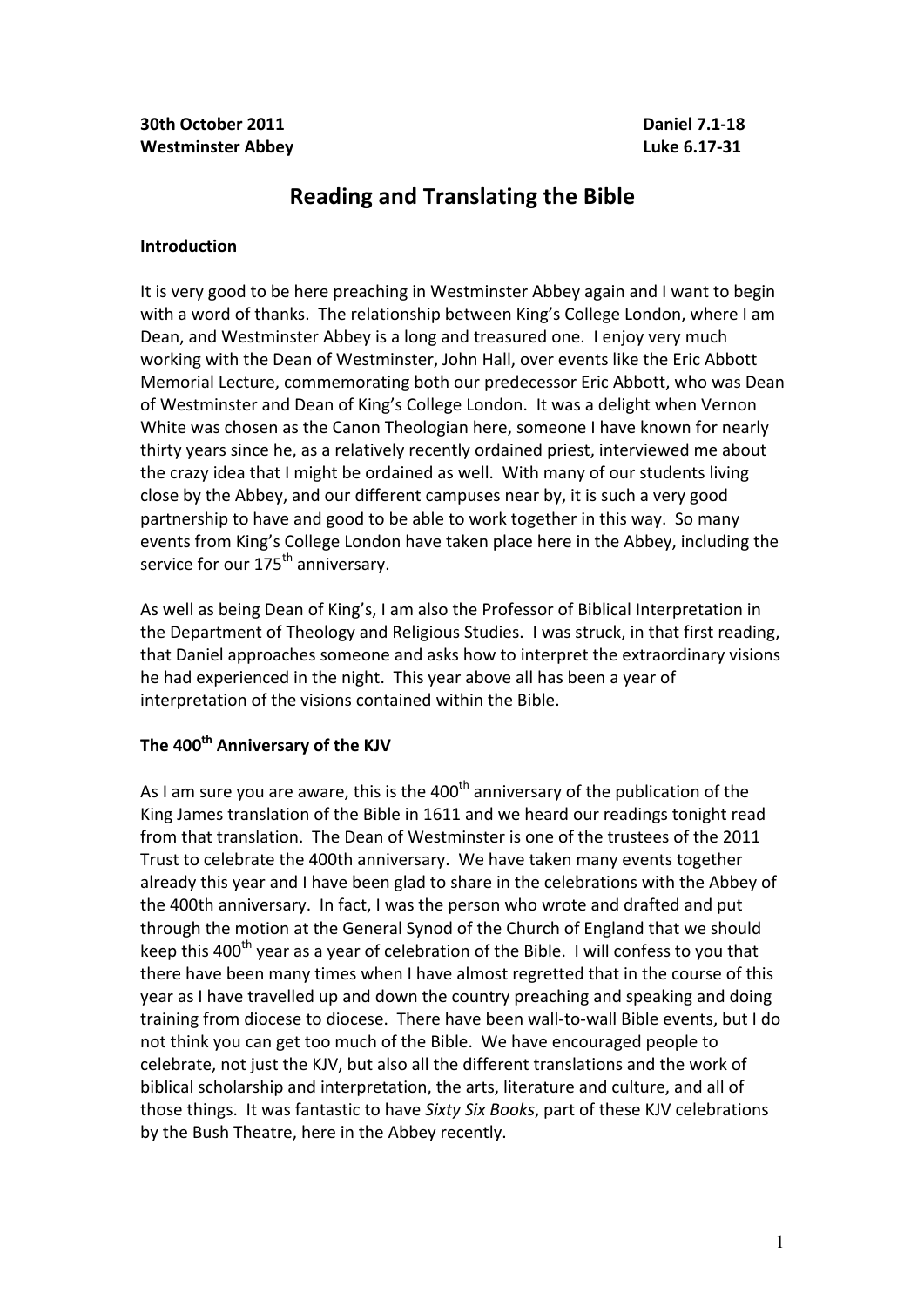The 400<sup>th</sup> Anniversary of the KJV has been observed on the BBC with Melvyn Bragg's documentary, *The King James Bible: The Book that Changed the World*, and all sorts of other programmes on the radio and the television. There have been exhibitions in Oxford and Cambridge, at Lambeth Palace and, indeed, at King's College London. We have had important and significant lectures, beginning here in Westminster Abbey on May 26<sup>th</sup> with the Bishop of London's Eric Abbott Memorial Lecture.<sup>1</sup> In that lecture, the Bishop of London gave us a very interesting challenge, asking whether there was any future for the KJV as a sacred text or whether it is now just either a museum piece or a literary and cultural icon? Bishops are very good at asking questions: they do not always give us the answers. We have struggled to find the answer over the rest of this year. If you have followed all the material about the King James Bible on the BBC and elsewhere  $-$  not just Lord Bragg but that important and well-known 'theologian' who has been championing the KJV all year, Richard Dawkins – you would think that the whole point of the KJV is Desert Island Discs. After all, the KJV is one of the things you will be given on your desert island accompanied by the complete works of Shakespeare because without either of these you would not understand anything of British life or history or culture.

## **The Translators' Principles**

However, if you read the Preface to the KJV, the translators, in a couple of pages addressed to 'The Most High and Mightie Prince, James' describe the Bible as an 'inestimable treasure', the 'sacred word' of God. And then, in the longer Preface written by Miles Smith (Bishop of Gloucester and one of the translators), entitled 'From the Translators to the Reader', he says that it is an extraordinary thing when God speaks to us for us to hear and say, 'Here am I, speak to me'. I am going to let you into a little secret: the translators of the KJV didn't really think in English. They were nearly fifty of the top scholars in the country and one of them had a library of fourteen hundred volumes which we still have today (an extraordinary number in those days). There was one book in English in his library: the other thirteen hundred and ninety nine were in Latin and Greek, French and German, all those important, scholarly and cultural academic languages. The book in English was a poem, 'The Spider and the Fly'.

These incredibly learned men, the Regius Professors of Oxford and Cambridge, the Deans of our cathedrals, were charged to translate the word of God as Scripture. They describe in their Preface to the KJV the principles upon which they were working and they were first to make it clear that it was not their job to do something new, but 'to make a good one better.' They were building upon one hundred and fifty years of biblical scholarship. The Regius Professors of Greek and Hebrew in the Universities of Oxford and Cambridge were about, at this stage, one hundred years old – the Chairs, I mean, not the Professors themselves (although they may well have been). Their job was to build upon the work of Wycliffe, Tyndale, Coverdale, Matthew, the Geneva Bible, the Great Bible, the Bishops' Bible, and the way they

 <sup>1</sup> For the full text, see the Westminster Abbey website: http://www.westminsterabbey.org/whats-on/lectures-and-seminars/eric-symes-abbott-memorial-lectures/past-lecturesseminars/2011/may/26th-eric-symes-abbott-memorial-lecture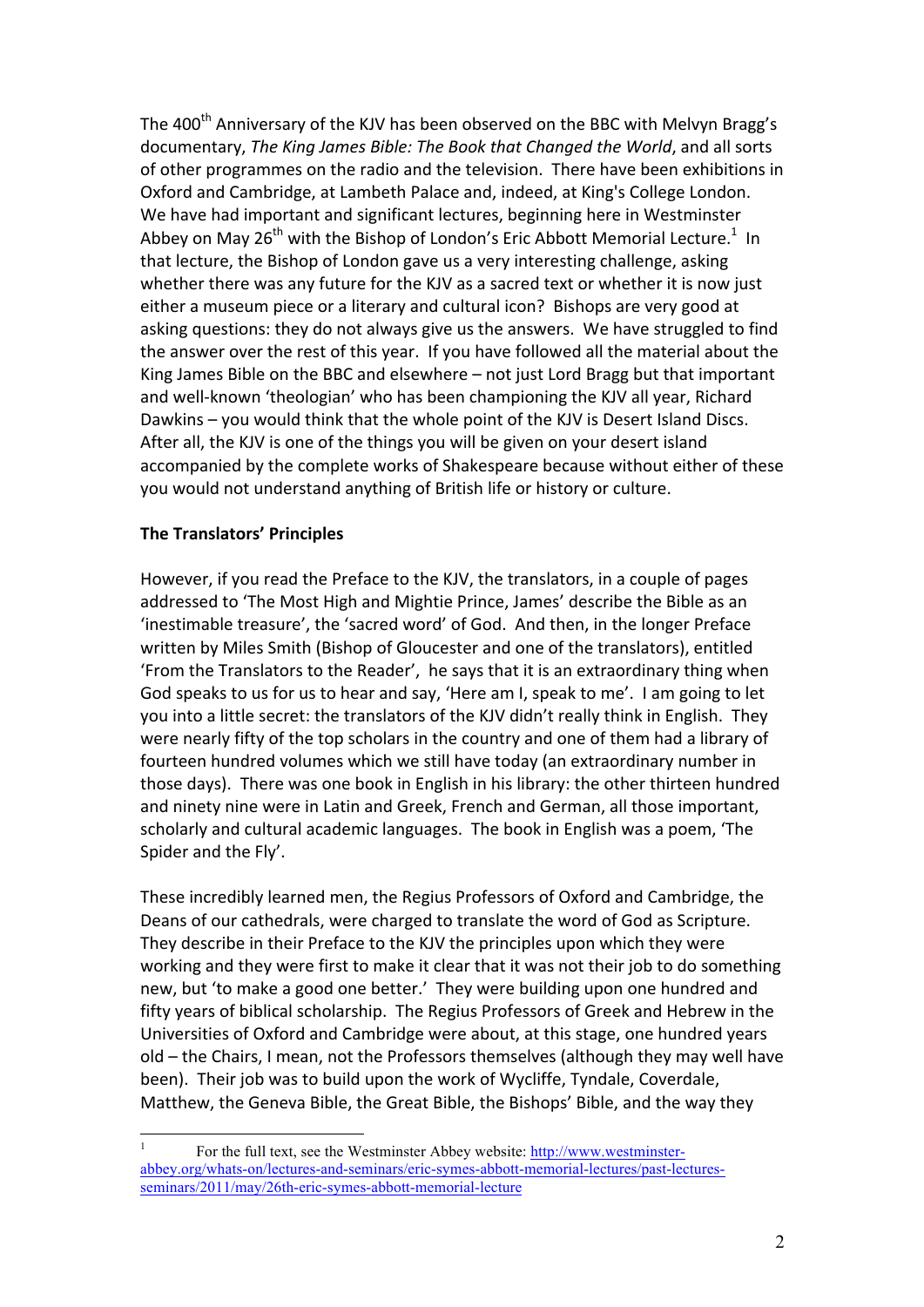worked was like a poetry reading. In this very Abbey, in the Jerusalem Chamber, they began by reading out  $-$  literally verse by verse  $-$  from the Bishops' Bible while all the others sat and listened to it being read aloud and made notes about whether it was an accurate translation of the Greek and Hebrew that they had in front of them. The notes they made were all in Latin and Greek, as we have preserved in the diaries of John Bois, one of the translators.

The translators' aim was to make 'a good one better' and to translate it into understandable English. They were to take the wonderful phrasing of Tyndale and others – many of the phrases we know so well from the KJV are of course from Tyndale himself – and to make it better, to improve it. They wanted to take it from the original languages, from the Greek and the Hebrew, and to translate it into understandable English.

Even in its own day, the KJV was criticised and opposed. It was not an instant best seller. For fifty years, people carried on wanting to read the old translations. It was illegal to continue to have those translations and there was a roaring trade in the production of the Bishops' Bible and the Geneva Bible with the KJV frontispiece on it so that it looked like it was okay really. The KJV was accused of being too archaic and of being too masculine in its language: they resisted firmly the new found use of the word 'its' ('So if the salt has lost his savour', for instance, in Matthew 5.13). With their concern to translate into understandable English the great phrases, I wonder what the translators would have made of this year's celebrations and whether they would have expected the translation to last for four hundred years. I think that they, of all people, would have been appalled. The translators would have been serving on the boards of the RV, the RSV, the NRSV, all of the translations of the Bible which stand in that tradition and preserve the best of the KJV, preserve those wonderful phrases, but make use of the much older manuscripts that we have discovered and translate afresh into understandable English.

#### **The Word Enfleshed in Human Form**

The reason for this is that the written words reveal the real Word of God. In that first reading, from the Book of Daniel, we have Daniel's vision of the various different beasts: the empires of human history. There have been all sorts of interpretations down through the ages of which empires each beast stands for, but the important thing is that they are all brought before the throne of the Ancient of Days, the extraordinary vision of God (one might think of William Blake's paintings). The arrogant empires of the world are as nothing before Him. And then one comes to Him like a Son of Man, a Hebrew and Aramaic phrase which means someone like a human being. Daniel turns to his neighbour and asks for the interpretation of what he sees, and he is told how these beasts symbolise the various kings who are arrogant and stand against God. The interpretation of the Son of Man in Daniel Chapter 7 has become over the years one of the key understandings of Jesus of Nazareth.